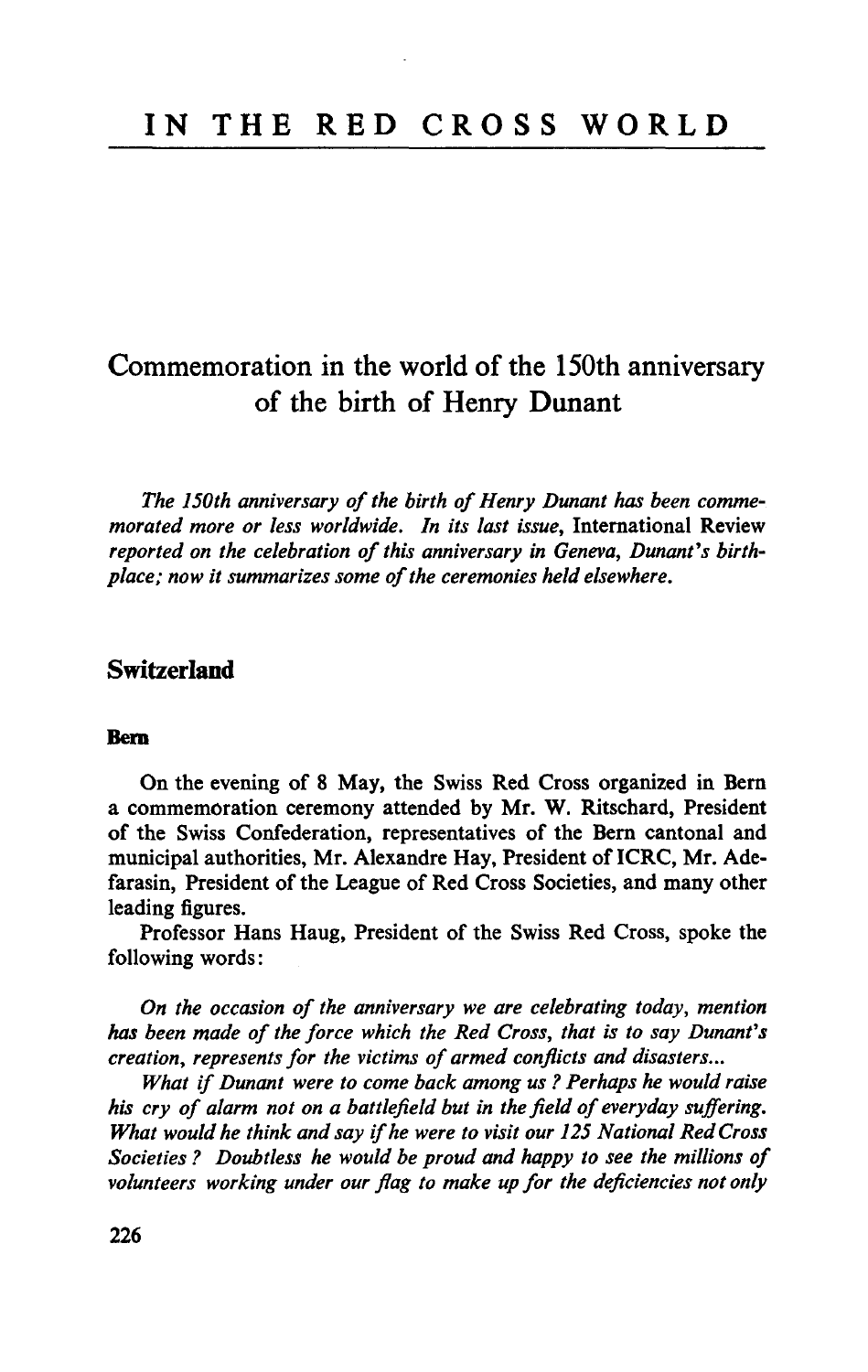*of military but also of civilian health services. Perhaps he would congratulate all those who, in their own regions, are helping to promote health and social welfare, bringing human warmth to the sick, the wounded, the handicapped, the lonely, the lost and the hopeless.*

*Perhaps he would also call our attention to the problems of our industrialized and over-organized world: violence, pollution, the breakdown of family and community structures, dependence, loneliness and the lack of respect and love for our neighbour.*

*If Dunant came back among us he would surely tell us that the strength to deal with the world's scourges and injustices lies not only with our leaders or with others but is chiefly in the hands of each of us as individuals.*

*If Dunant were to return... I We know full well that he won't and that it is up to us and us alone to keep an eye on all the* " *Solferino battlefields* " *in the world today, to keep our hearts and minds open and our imagination working to know where and how to act. It is up to us to denounce injustice, to prevent suffering and to foster solidarity with the cry of« Tutti fratelli*». *It is up to us to act.*

### Heiden

A large crowd came to this small city in eastern Switzerland to pay tribute to the memory of Henry Dunant, who spent the last eighteen years of his life here. Those attending, with their flags and fanfares, were representatives of local sections of the Red Cross Societies of Switzerland, southern Germany and Austria, and followers of Dunant from all over the world. They got together at the church of Heiden for a ceremony at which they heard an address by Professor G. Thiirer on " The Path of Henry Dunant " and a speech by Professor Hans Haug, President of the Swiss Red Cross, before moving to the Henry Dunant monument where they laid a wreath. They also visited the Henry Dunant Museum where Mr. Jakob Haug has a collection of souvenirs of the founder of the Red Cross, whom he knew in his youth. On this occasion the Swiss Cross awarded him its jubilee medal. After lunch, local school-children performed a play on Dunant's years of Heiden. All the celebrations were broadcast on radio and television. ICRC was represented at the Heiden celebrations by Mr. J. Burckhardt, a member of the International Committee.

Those attending took away a vivid impression of their day here: it was as though they were not honouring someone now dead but celebrating the birthday of a real live person who was simply invisible because of the size of the crowd.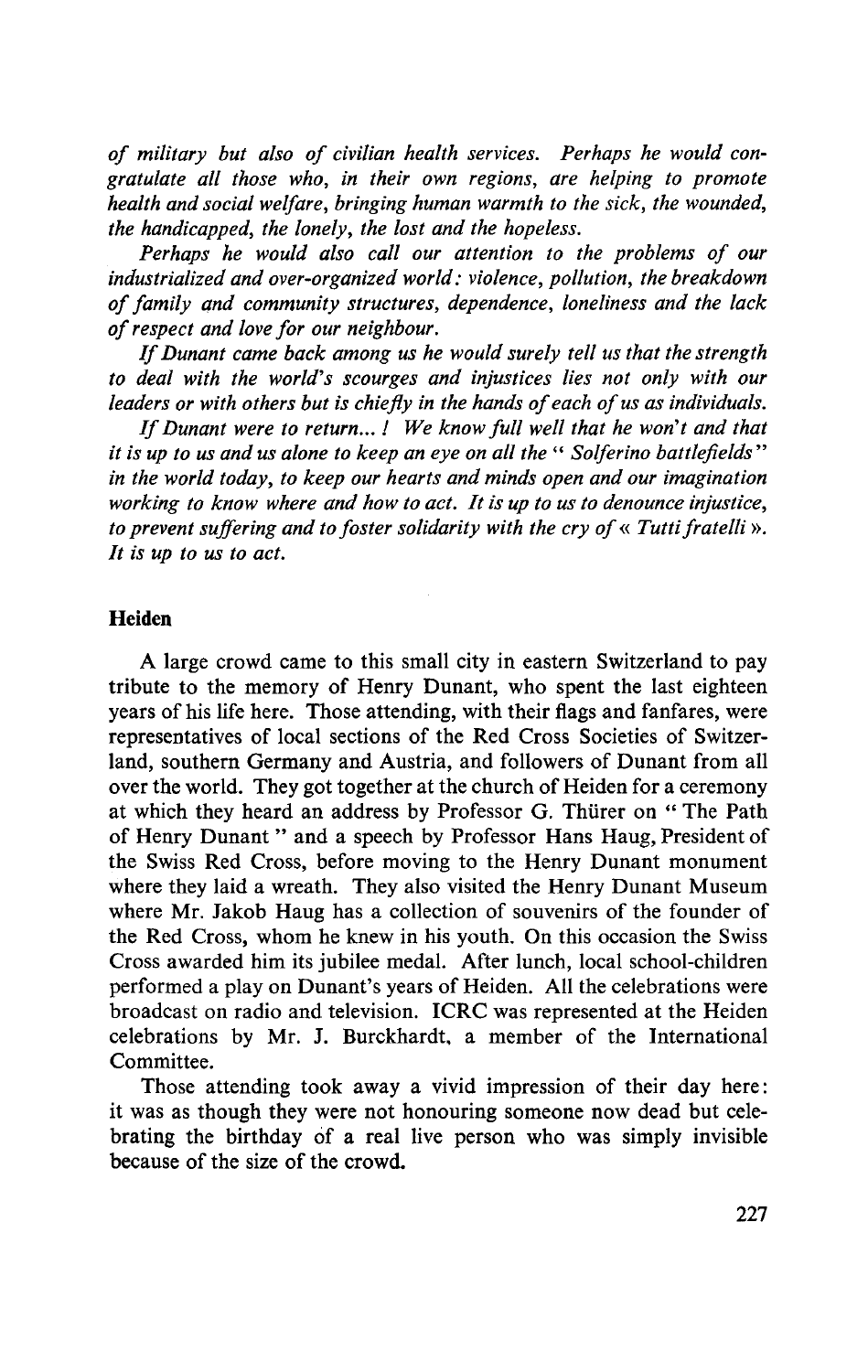### **Italy**

#### **Florence**

On the initiative of its Florentine provincial committee, the Italian Red Cross organized a large get-together to celebrate Dunant's birthday in the city's prestigious Old Palace. The meeting was honoured by the presence of Dr. Angelo Savini-Nicci, General President of the Italian Red Cross, as well as by the city's civil and religious authorities; Mr. Paul Ruegger, a former ICRC President, delivered a fine speech:

. . . *Behind the Red Cross movement there lay, as behind every great creation, one man and one idea. The man, whose birthday we are celebrating today, was a courageous figure with a lofty imagination and extraordinary powers of achievement.*

*His idea, conceived on the battlefield of Solferino in Lombardy in 1859, formulated three years later in Switzerland in his soon famous book and given material expression in the First Geneva Convention of 1864, was to create, throughout the world, relief societies consisting of volunteers grouped round an international committee based at Geneva. This idea was the signal for an unprecedented peaceful and humanitarian revolution...*

*I have long been of the belief that Henry Dunant's grand idea, as expressed in his "A Memory of Solferino", would not have had the triumphal outcome which fate and, I think, divine grace, have decreed, had the idea of the Red Cross*—*which took shape at Geneva*—*not been initially inspired in the atmosphere and heart of Italy... among the generosity of the modest, hard-working and profoundly humane Lombards who, seeing people suffer, removed the artificial barriers of nationality, political and all other differences and rallied to the cry of'Siamo tutti fratelli"...*

*The emphasis on voluntary service runs through Dunant's programme like a leitmotiv. Indeed, the major National Societies of today were brought into being by groups of volunteers... and, in the more developed relief bodies, voluntary service is of primordial and incalculable importance...*

#### **Solferino and Castiglione delle Stiviere**

Several ceremonies were held on the very spots at which the Red Cross movement was conceived, namely, Solferino and Castiglione delle Stiviere.

During a ceremony held in front of the "Chiesa Maggiore" and attended by local authorities and representatives of the International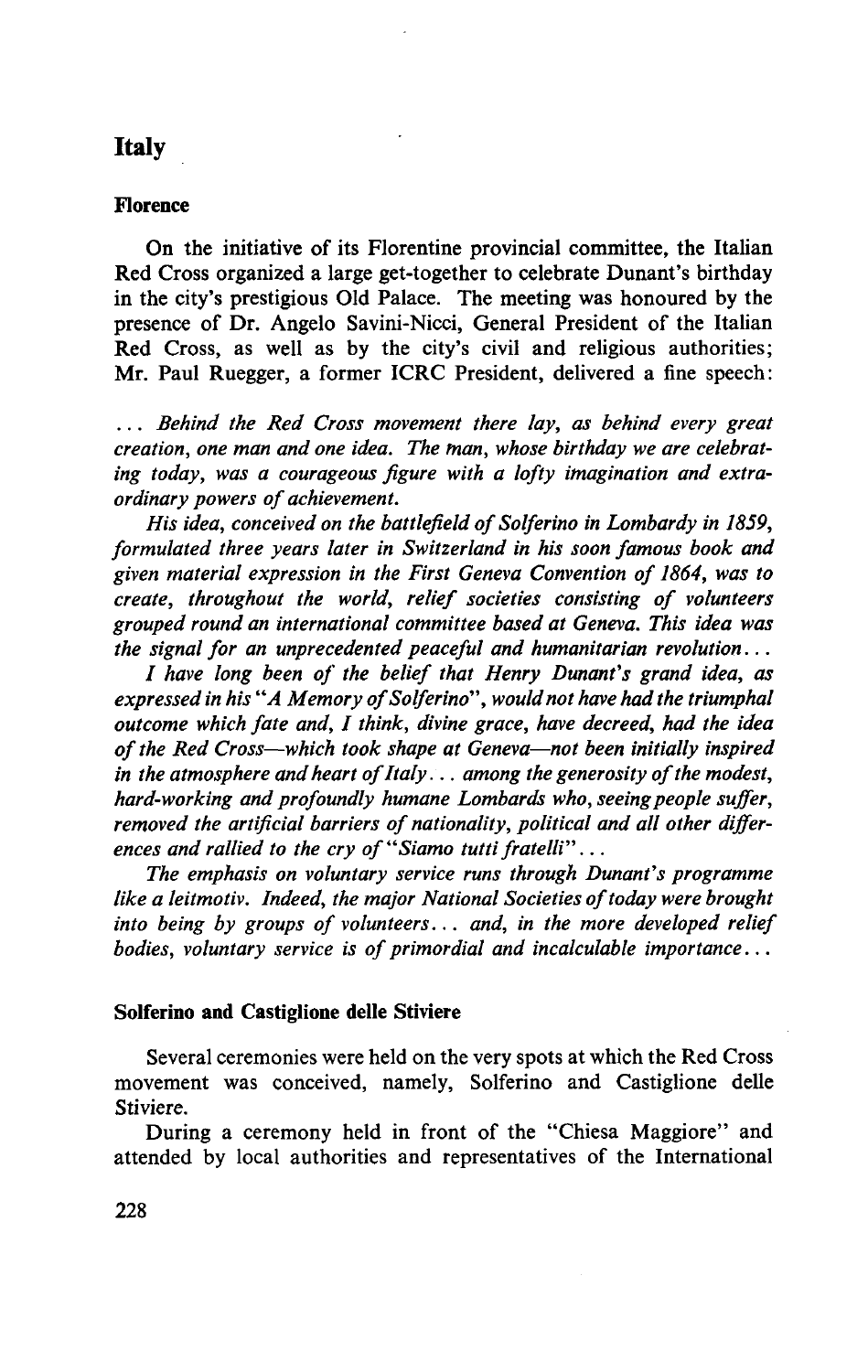Red Cross, tribute was paid to Henry Dunant and to the women of Castiglione for their devotion to those wounded at the Battle of Solferino.

A Henry Dunant Room was inaugurated in the Castiglione Museum where temporary exhibitions were given by two guests of honour, namely, the Japanese Red Cross which displayed historical documents, and the League of Red Cross Societies which presented a collection of stamps.

The celebrations culminated in a gathering at the Red Cross Memorial at the top of Solferino Hill. There was a large audience to hear speeches by Mr. Henrik Beer, Secretary-General of the League of Red Cross Societies, Dr. Athos Gallino, a member of ICRC, and Ambassador Giusti, President of the San Marino Society.

Some 200 relief workers of the Italian Red Cross lit a flame of remembrance after the inauguration of commemorative plaques of new National Societies officially recognized since 1959.

### **Portugal**

A large crowd attended the inauguration of a monument to Henry Dunant in Oporto on 8 May. Those present included H.E. Mario Firmino Miguel, Portugal's Defence Minister, and General Antonio Augusto Fernandes, President of the Portuguese Red Cross, as well as other authorities.

Another ceremony followed at Oporto's Red Cross offices; it was attended by the same notables, and medals and diplomas were awarded to various persons in gratitude for services rendered.

The ICRC was represented at both ceremonies by Dr. Athos Gallino, a member of the International Committee who, on behalf of ICRC, received the highest award of the Portuguese Red Cross—a diploma granted posthumously to Henry Dunant and a medal struck for the 150th anniversary of his birth.

## **Poland**

Students from medical academies and from faculties of law, pedagogy and history attended a seminar at the Polish Red Cross centre in Warsaw on 11 and 12 May. They organized the meeting themselves and prepared their own reports and introductions to the debate.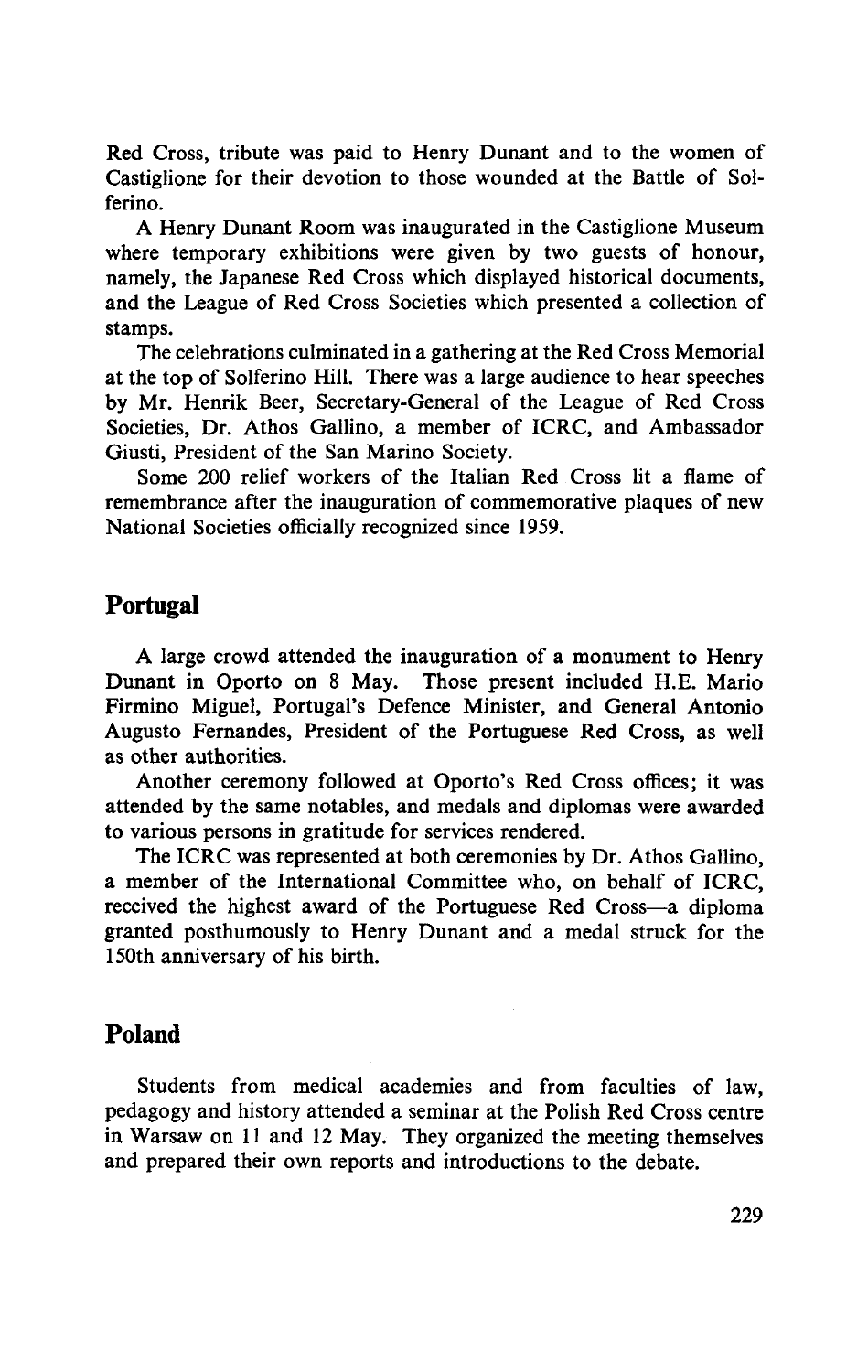The law students presented a paper on "The Development of International Humanitarian Law" and a report tracing the life and activities of Henry Dunant. The history students dealt with "The Development of Polish Humanitarian Thinking prior to the Birth of the Red Cross", and the students of pedagogy tackled the problem of "The Education of Young People in a Spirit of International Peace and Friendship by the Red Cross".

Speakers frequently stressed the need to stimulate student interest in international humanitarian law, to win the co-operation of students in all branches for the dissemination of humanitarian law among young people, and to prepare the background material essential for its dissemination. They also stressed that the Red Cross should give even more attention to the preparation of the essential material and introduce increasingly interesting ways of disseminating humanitarian law among youth from all walks of life.

# **Belgium**

In Brussels, on 17 June, H.R.H. Prince Albert, National President of the Belgian Red Cross, unveiled a bronze bust of Dunant, erected in the Square de la Croix-Rouge. The ceremony was attended by the Minister of Health, the Burgomaster of Brussels, the Administrator General of the Belgian Red Cross and many other notables.

# **Ethiopia**

On the evening of 8 May, a ceremony held at Addis Ababa's National Theatre was attended by the Permanent Secretary to the Ministry of Health and the mayor of the city. After an address by Sister Yeshi Teshome, Vice-President of the Ethiopian Red Cross, the National Theatre troupe performed a song and dance act. Two films were then shown: "Red Cross on a White Ground" by ICRC, and "Red Cross Disaster Front", a League film.

At other places, such as Awasa in Sidamo province, the day was marked by processions through the town by Red Cross Youth, and by folk-dancing; at Mekele in Tigre province, the local Red Cross organized similar festivities in which the authorities took part.

Some of these celebrations were attended by Mr. E. Leemann, the ICRC delegate in Ethiopia.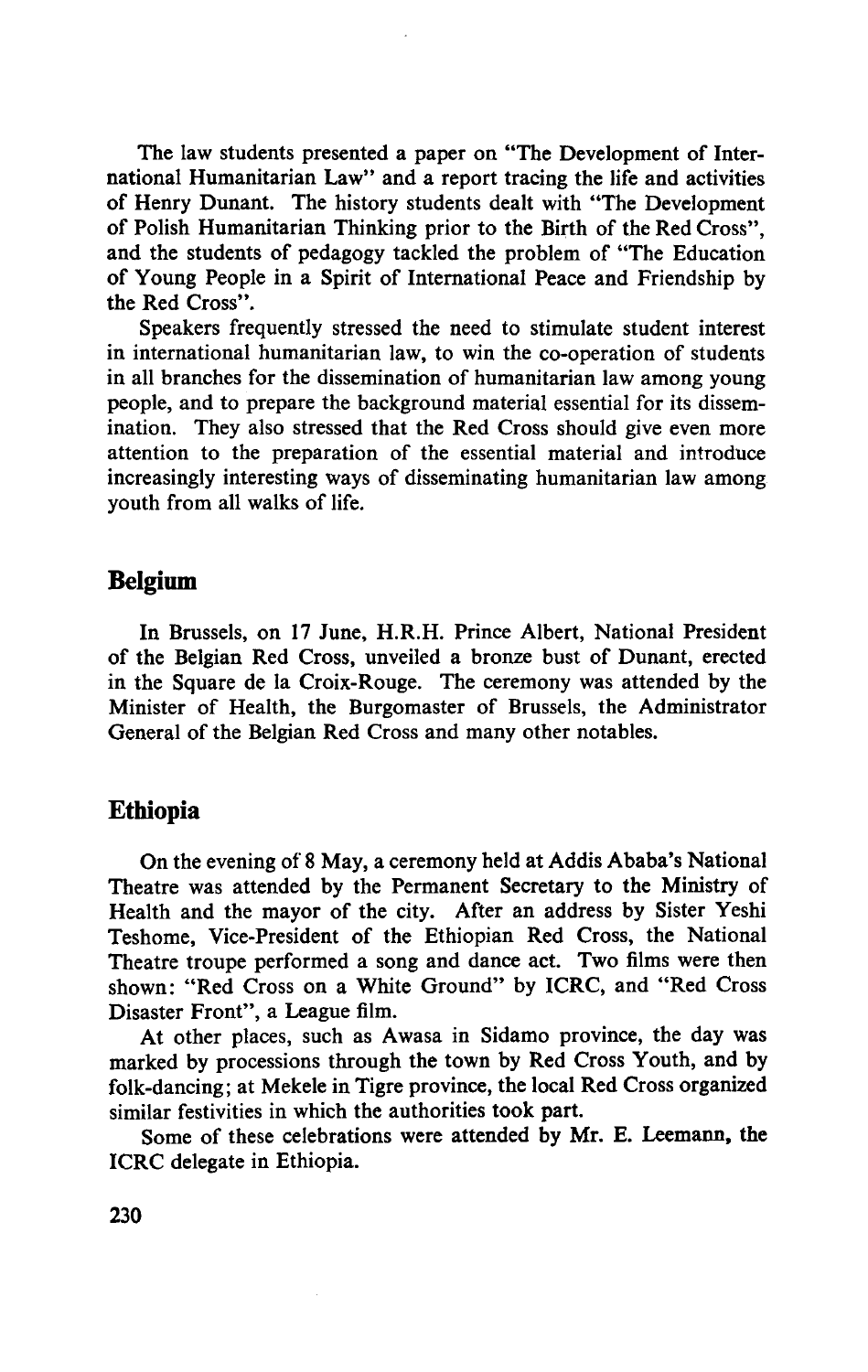# **Syria and Lebanon**

When the situation allowed, the ICRC delegates on mission took part in the ceremonies in honour of Henry Dunant.

In Lebanon, Mr. G. Deluz, an ICRC delegate, made an address on the occasion of 8 May, which was broadcast on Lebanese Television and later printed in the press in Arabic and French.

In Syria, the Damascus branch of the Syrian Arab Red Crescent organized a ceremony at the Arab Cultural Centre. Mr. D. Delapraz, head of the ICRC delegation, gave a speech on "Henry Dunant, Islam and Humanitarian Law". Another leading figure, Professor Chatti, then spoke on "Henry Dunant and his attachment to the Islamic Civilization".

These addresses were followed in both capitals by a showing of the film "The Delegates", which illustrates the activities of **the ICRC** delegation in Lebanon during the height of the civil war.

### **Publications**

### *THE TIMES*

The leading London newspaper *The Times* devoted a 6-page supplement in its edition of 8 May to the Red Cross and, more particularly, to ICRC. This supplement was prepared by the combined efforts of various departments of *The Times* and ICRC's Press and Information Division. The British Red Cross also played an active part in it.

A special run was made of this supplement on strong paper in a format reduced by half, copies of which are available **at** ICRC's Press and Information Division in Geneva.

### *A MEMORY OF SOLFERINO*

#### **First edition in Arabic**

This celebrated work by Henry Dunant, already translated into several western and oriental languages, has just been published in Arabic by the Henry Dunant Institute on the occasion of the 150th anniversary of the author's birth. Dunant's ideas have long been familiar in **the Arab**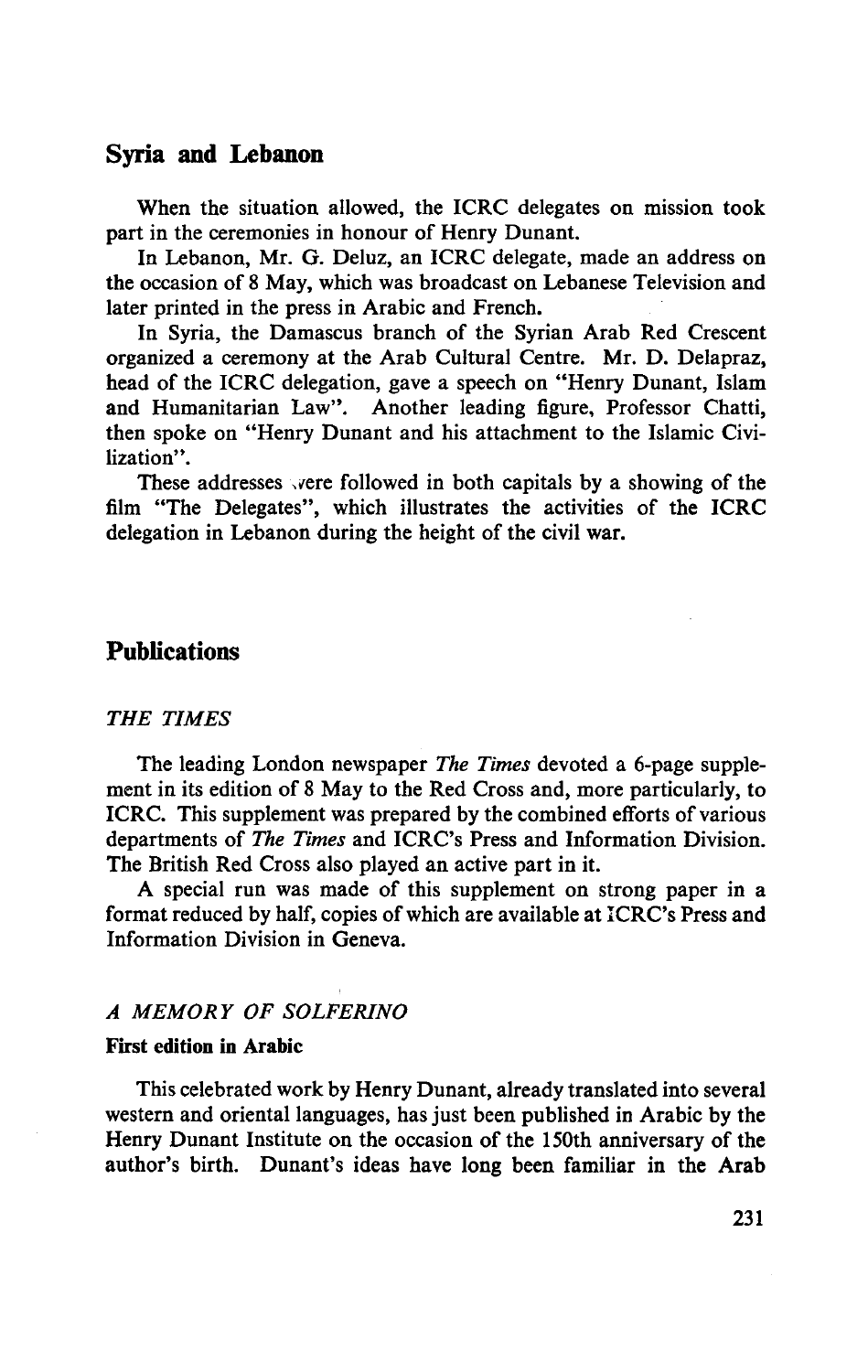countries, where there are many active Red Cross and Red Crescent Societies. It was therefore essential to make known in Arabic the work which gave birth to the movement initiated by Dunant, himself an authority on Arab affairs.

*A Memory of Solferino* was put into Arabic free of charge by Dr. Sami Girges. The text was entirely reproduced by hand and subsequently printed in offset. The book contains a map of the region in which the Battle of Solferino took place and the cover is illustrated with a battle scene and a photograph of Henry Dunant.

#### **Biography of Henry Dunant in Danish**

The Danish Red Cross has published a beautiful and finely illustrated booklet entitled "Henry Dunant, Founder of the Red Cross", which traces the life of Dunant and the events which marked the beginnings of the Red Cross. This 40-page work was written by Mr. Klavs Fremm and Mr. Poul Jul Andersen and came off the press in April 1978. The Danish Red Cross will use it for educating young people, but the general public, too, will surely read it with interest.

#### **Two Bulletins of the Henry Dunant Society**

We wish to herald the issue of Bulletins Nos. 2 and 3 of the Henry Dunant Society. The many interesting articles which they contain by authorities on Dunant seek to throw light on certain aspects of the character and personality of Dunant, who in many respects is still a mysterious figure; other contributions reveal the bonds between Dunant and some of his friends and correspondents. In Bulletin No. 3, Mr. J. Gomez de Rueda, a well-known figure in Red Cross circles, offers a genuine meditation on Dunant and his work; in a few lines he presents the reader with a number of valuable reflexions.

A simple footnote on page 42 of Bulletin No 2 informs us that an original work by Dunant, one of his apocalyptic paintings of mankind's future, is for sale. For lack of funds no buyer has yet been found.

The Henry Dunant Society, on the occasion of the 150th anniversary of the birth of the man to whose memory it devotes its efforts, has also issued a commemorative medal in gold and silver. Its price is modest.